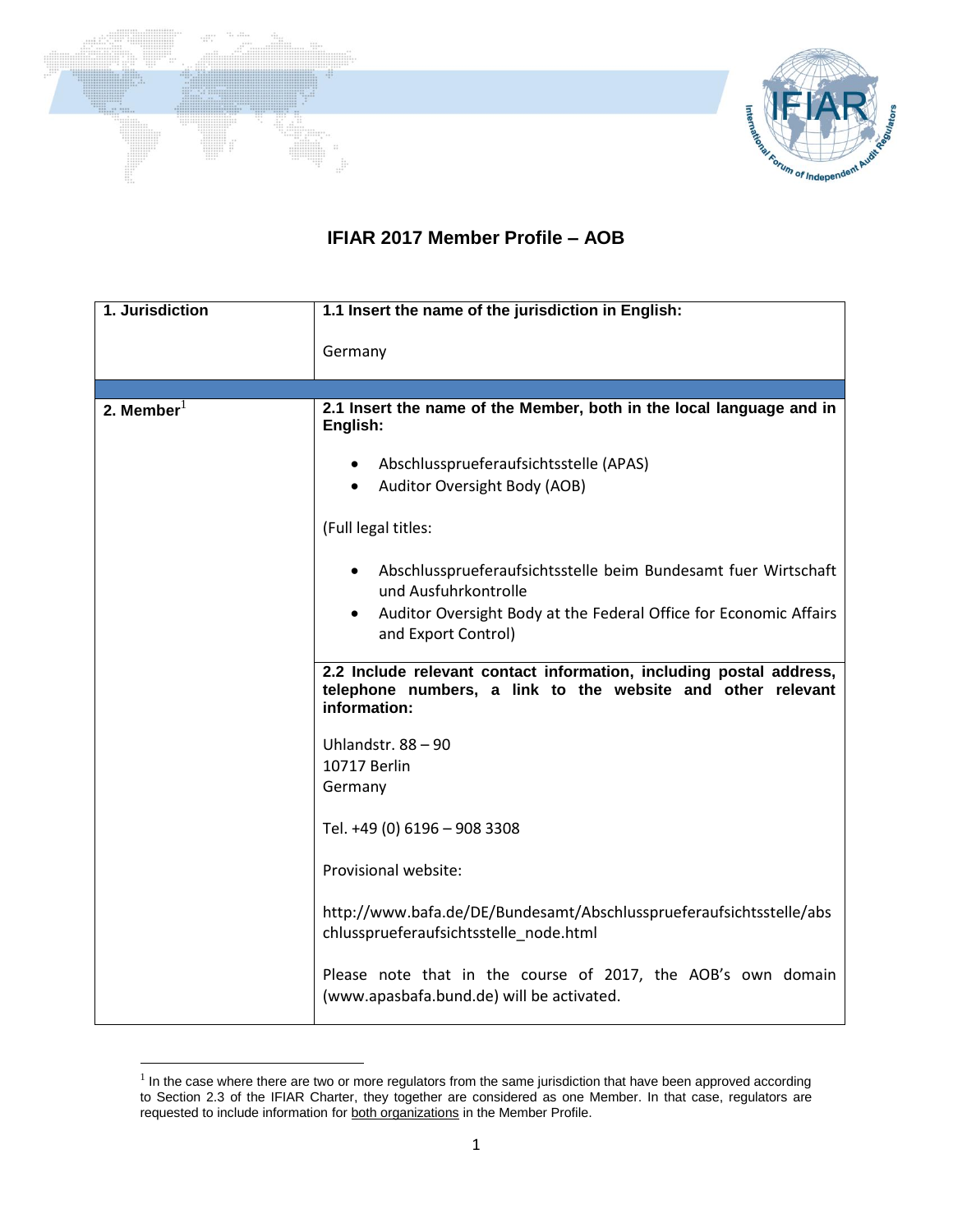



| 2.3 Include the basis for establishment of the Member, as well as the<br>regulations which<br>provide the<br>legislation<br>or<br><b>Member</b><br>the<br>authority/mandate with respect to audit regulation. Please describe<br>with an appropriate level of detail the mission and responsibilities of<br>the Member with respect to audit regulation:                                                                                                                                                                                                                                                                                                                                                                                                                                                                                                                                                                                                                                        |
|-------------------------------------------------------------------------------------------------------------------------------------------------------------------------------------------------------------------------------------------------------------------------------------------------------------------------------------------------------------------------------------------------------------------------------------------------------------------------------------------------------------------------------------------------------------------------------------------------------------------------------------------------------------------------------------------------------------------------------------------------------------------------------------------------------------------------------------------------------------------------------------------------------------------------------------------------------------------------------------------------|
| The AOB is established as a result of the EU Audit Reform. Its basis' are<br>both the Regulation (EU) No. 537/2014 of 16 April 2014 as well as the EU<br>Directive 2014/56/EU of 16. April 2014, amending the original Audit<br>Directive (2006/43/EC of 17 May 2006), transposed into German national<br>law by the Abschlussprueferaufsichtsreformgesetz (APAReG; Auditor<br>Oversight Reform Act) published in the federal gazette on 5 April 2016 and<br>which amended the Wirtschaftsprueferordnung (WPO; Public Accountants<br>Act).                                                                                                                                                                                                                                                                                                                                                                                                                                                      |
| The AOB is the competent authority as per Article 32 of the EU Directive<br>2006/43/EC and Art. 20 (1) (c) of the EU Regulation No. 537/2014.                                                                                                                                                                                                                                                                                                                                                                                                                                                                                                                                                                                                                                                                                                                                                                                                                                                   |
| The missions and responsibilities of the AOB are set out in $\S$ 66a of the<br>amended WPO. They include:                                                                                                                                                                                                                                                                                                                                                                                                                                                                                                                                                                                                                                                                                                                                                                                                                                                                                       |
| inspections of PIE audit firms and PIE audits<br>٠<br>enforcement (investigations and sanctions) in relation to PIE<br>٠<br>audits<br>supervision of the Chamber of Public Accountants (Wirtschafts-<br>٠<br>prueferkammer, abbr. WPK) and ultimate responsibility and<br>decision-making power especially in relation to the following<br>activities of the WPK:<br>licensing of public accountants and sworn accountants<br>$\circ$<br>("Wirtschaftspruefer" and "vereidigte Buchpruefer")<br>licensing of audit firms<br>$\circ$<br>revocation of licenses<br>$\circ$<br>registration of public accountants and audit firms<br>$\circ$<br>disciplinary oversight<br>O<br>external quality assurance<br>$\circ$<br>mandatory statement on any amendments to professional rules<br>٠<br>(ethics, quality control) issued by the WPK for approval by the<br><b>Federal Ministry of Economics</b><br>market monitoring in accordance with Article 27 of the Regulation<br>٠<br>(EU) No. 537/2014 |
| The AOB is the competent authority for the organisation and performance<br>of inspections of auditors/audit firms who audit public interest entities.                                                                                                                                                                                                                                                                                                                                                                                                                                                                                                                                                                                                                                                                                                                                                                                                                                           |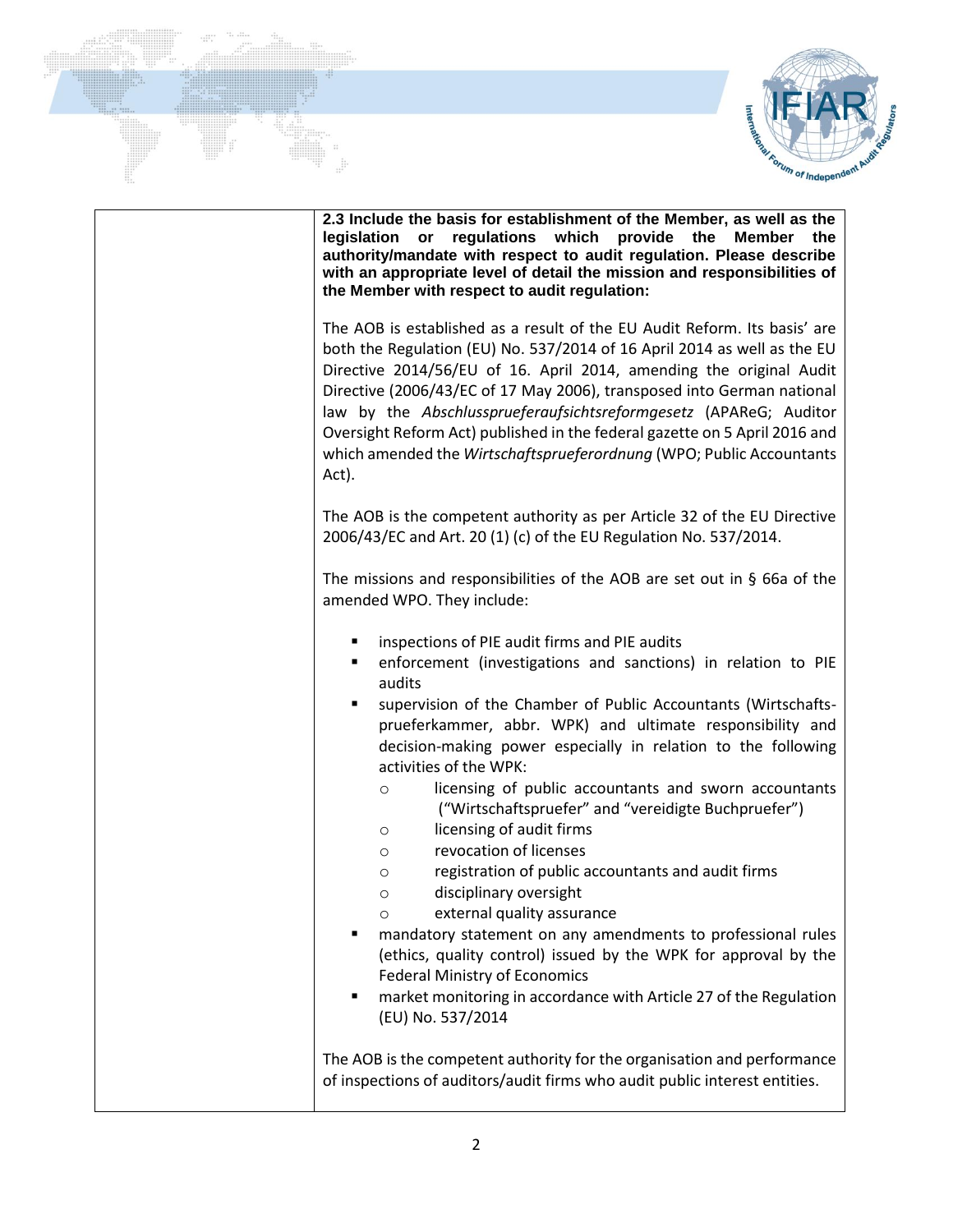



|                                                                  | The AOB cooperates in case of cross-border oversight proceedings<br>concerning statutory auditors with the relevant authorities abroad.<br>2.4 Have there been any major changes to the Member's organization<br>or to the governing legislation since completing last year's Member<br>Profile?<br>⊠ No<br>$\square$ Yes<br>If yes, please describe these changes with an appropriate level of<br>detail:                                                                                                                                                          |  |
|------------------------------------------------------------------|---------------------------------------------------------------------------------------------------------------------------------------------------------------------------------------------------------------------------------------------------------------------------------------------------------------------------------------------------------------------------------------------------------------------------------------------------------------------------------------------------------------------------------------------------------------------|--|
|                                                                  | The switch from the prior AOC to the new AOB on 17 June 2016 has been<br>addressed in the updated AOB member profile for 2016.                                                                                                                                                                                                                                                                                                                                                                                                                                      |  |
|                                                                  |                                                                                                                                                                                                                                                                                                                                                                                                                                                                                                                                                                     |  |
| <b>Governing Body</b><br>3.<br><b>Composition and</b><br>members | Describe with an appropriate level of detail the current<br>3.1<br>composition of the Member's governing body, including the ratio<br>between Board members who are independent from the audit<br>profession and those who are not. The audit profession includes, for<br>example: audit firms, professional accountancy bodies and bodies or<br>entities associated with the audit profession. <sup>2</sup><br>The AOB is led by its Chief Executive Director (Mr. Ralf Bose) supported by<br>two Directors (Mr. Martin Kocks, Directorate Inspections and Quality |  |
|                                                                  | Assurance, and Mrs. Bettina Scholz-Vollrath, Directorate Enforcement and<br>Policy Matters).<br>Each Directorate has four Divisions.                                                                                                                                                                                                                                                                                                                                                                                                                                |  |
|                                                                  | In terms of decision making, the following structure is in place:                                                                                                                                                                                                                                                                                                                                                                                                                                                                                                   |  |
|                                                                  | Decisions in oversight matters are taken by so-called "Panels" or "Ruling<br>Chambers". Each Panel consists of 5 knowledgeable members of staff of<br>the AOB and is chaired by one member of the leadership structure (i.e.<br>either the Chief Executive Director or an Executive Director); the remaining<br>four members of the panel cannot belong to the leadership structure. At<br>least two members of a panel must have a legal background and must be<br>qualified to hold the office of judge. Decisions will be taken by simple<br>majority.           |  |

 $^2$  For the purpose of this Member Profile, the audit profession does not include an individual who is a CPA, Chartered Accountant, or holder of another equivalent qualification, as long as this individual is not employed by or affiliated to a registered audit firm, nor employed by or affiliated to of a professional accountancy body, nor employed by or affiliated to bodies or entities associated with the audit profession.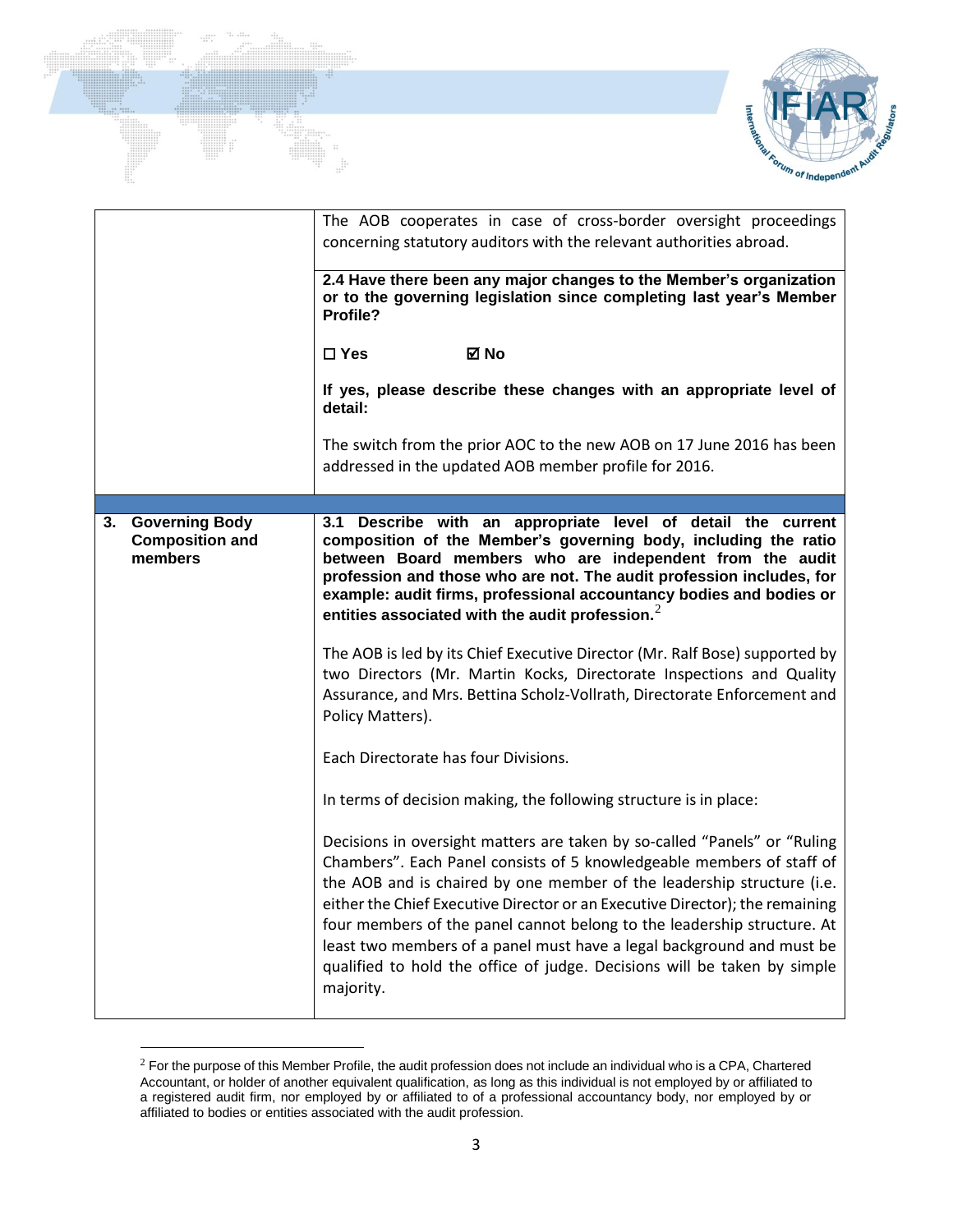

| Regulation (EU) No. 537/2014).          | In addition, the AOB is supported by a Consulting Committee that shall<br>offer advice and counsel the AOB in relation to the accomplishment of its<br>tasks. The AOB may consult the Consulting Committee in individual<br>oversight cases (discretional), but the Consulting Committee is not<br>involved in decision-making processes. The Consulting Committee may,<br>however, make general recommendations for enhancements in the<br>oversight practice. The committee will consist of 3-5 knowledgeable<br>members appointed by the Federal Ministry for Economics for four-year<br>term. They must be independent from the profession in accordance with<br>the EU-Regulation (Article 2 § 3 (3) of the APAReG refers to Article 21 sub-<br>paragraph 3 and Article 26 (5) sub-paragraph 2 sentence 4 of the |
|-----------------------------------------|-----------------------------------------------------------------------------------------------------------------------------------------------------------------------------------------------------------------------------------------------------------------------------------------------------------------------------------------------------------------------------------------------------------------------------------------------------------------------------------------------------------------------------------------------------------------------------------------------------------------------------------------------------------------------------------------------------------------------------------------------------------------------------------------------------------------------|
|                                         | 3.2 What are the eligibility criteria / requirements and composition<br>requirements for the members of the governing body?                                                                                                                                                                                                                                                                                                                                                                                                                                                                                                                                                                                                                                                                                           |
| tax or law etc.                         | The position of Chief Executive Director as well as any other leadership<br>position (including the Executive Directors and Heads of Divisions) was<br>publicly tendered. Members of the governing body must be know-<br>ledgeable in areas relevant for statutory audits, i.e. accounting, auditing,                                                                                                                                                                                                                                                                                                                                                                                                                                                                                                                 |
| with the audit profession. <sup>3</sup> | 3.3. Is each member of the governing body independent from the audit<br>profession? The audit profession includes, for example: audit firms,<br>professional accountancy bodies and bodies or entities associated                                                                                                                                                                                                                                                                                                                                                                                                                                                                                                                                                                                                     |
| <b>⊠</b> Yes                            | $\square$ No                                                                                                                                                                                                                                                                                                                                                                                                                                                                                                                                                                                                                                                                                                                                                                                                          |
|                                         | 3.4 If the answer to question 3.3 is "No", is the majority of the members<br>of the governing body non-practitioner?                                                                                                                                                                                                                                                                                                                                                                                                                                                                                                                                                                                                                                                                                                  |
| $\square$ Yes                           | $\square$ No                                                                                                                                                                                                                                                                                                                                                                                                                                                                                                                                                                                                                                                                                                                                                                                                          |
| n/a<br>profession?<br>n/a               | 3.5 If the answer to question 3.3 is "No", which safeguards are in place<br>to provide for the Member's overall independence from the audit                                                                                                                                                                                                                                                                                                                                                                                                                                                                                                                                                                                                                                                                           |
| former auditors/practitioners?          | 3.6 Is there a restriction or recusal process that is applicable to<br>members of the governing body of the Member who are current or                                                                                                                                                                                                                                                                                                                                                                                                                                                                                                                                                                                                                                                                                 |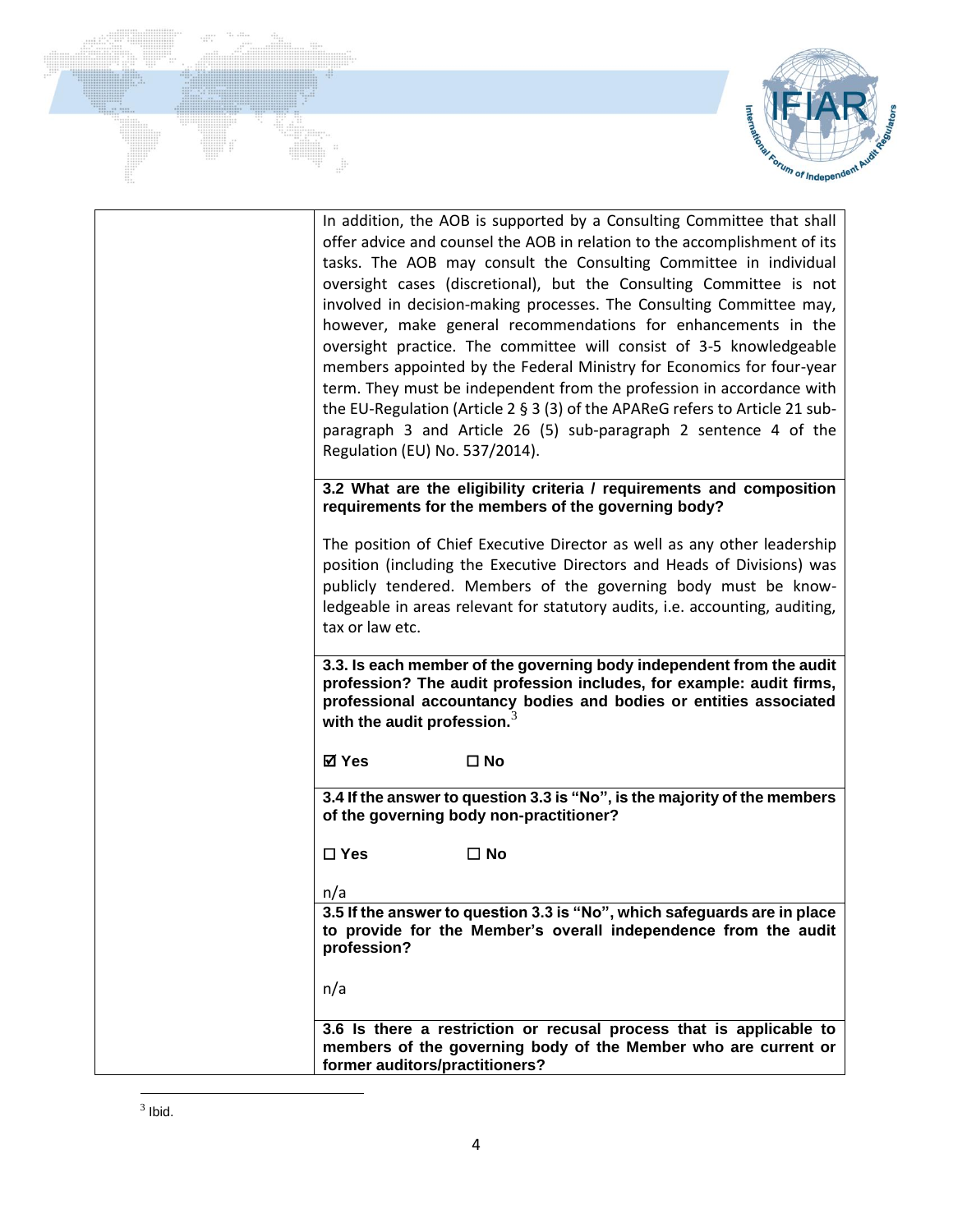



|                         | ⊠ Yes<br>$\square$ No                                                                                                                                                                                                                                                                                                                                                   |
|-------------------------|-------------------------------------------------------------------------------------------------------------------------------------------------------------------------------------------------------------------------------------------------------------------------------------------------------------------------------------------------------------------------|
|                         | Does this include a "cooling-off" period for former auditors?                                                                                                                                                                                                                                                                                                           |
|                         | <b>⊠</b> Yes<br>$\square$ No                                                                                                                                                                                                                                                                                                                                            |
|                         | If yes to either of the above, please describe:                                                                                                                                                                                                                                                                                                                         |
|                         | All members of the governing body, i.e. the Director-General, the Directors<br>and Heads of Divisions as well as the members of decision-making panels<br>must be independent from the audit profession; Article 2 § 2 (3) and (4) of<br>the APAReG refers to the relevant independence provision in Article 21<br>sub-paragraph 3 of the Regulation (EU) No. 537/2014. |
|                         | The applicable cooling-off period is three years in accordance with Article<br>21 sub-paragraph 3 of the Regulation (EU) No. 537/2014.                                                                                                                                                                                                                                  |
|                         | 3.7 Other than the governing body, are members of the profession<br>involved in the Member's organization (e.g., in a management or<br>inspection function)?                                                                                                                                                                                                            |
|                         | $\square$ Yes<br>⊠ No                                                                                                                                                                                                                                                                                                                                                   |
|                         | If yes, please describe their role with an appropriate level of detail:                                                                                                                                                                                                                                                                                                 |
|                         | n/a                                                                                                                                                                                                                                                                                                                                                                     |
|                         |                                                                                                                                                                                                                                                                                                                                                                         |
| 4. Funding Arrangements | 4.1 Describe the main funding arrangements of the Member, including<br>the setting and approval of the budget and the fees, if any:                                                                                                                                                                                                                                     |
|                         | The AOB is funded mainly by fees (~70%, e.g. charged for inspections) and<br>in addition from the Federal Budget (~30%). The AOB's budget is part of<br>the budget of the Federal Agency for Economic Affairs and Export Control<br>and therefore ultimately part of the Federal Budget approved by the<br>German parliament.                                           |
|                         | 4.2 Is the funding free from undue influence by the profession?                                                                                                                                                                                                                                                                                                         |
|                         | <b>⊠</b> Yes<br>$\square$ No                                                                                                                                                                                                                                                                                                                                            |
|                         | Please describe with an appropriate level of detail the safeguards in<br>place to prevent undue influence by the profession:                                                                                                                                                                                                                                            |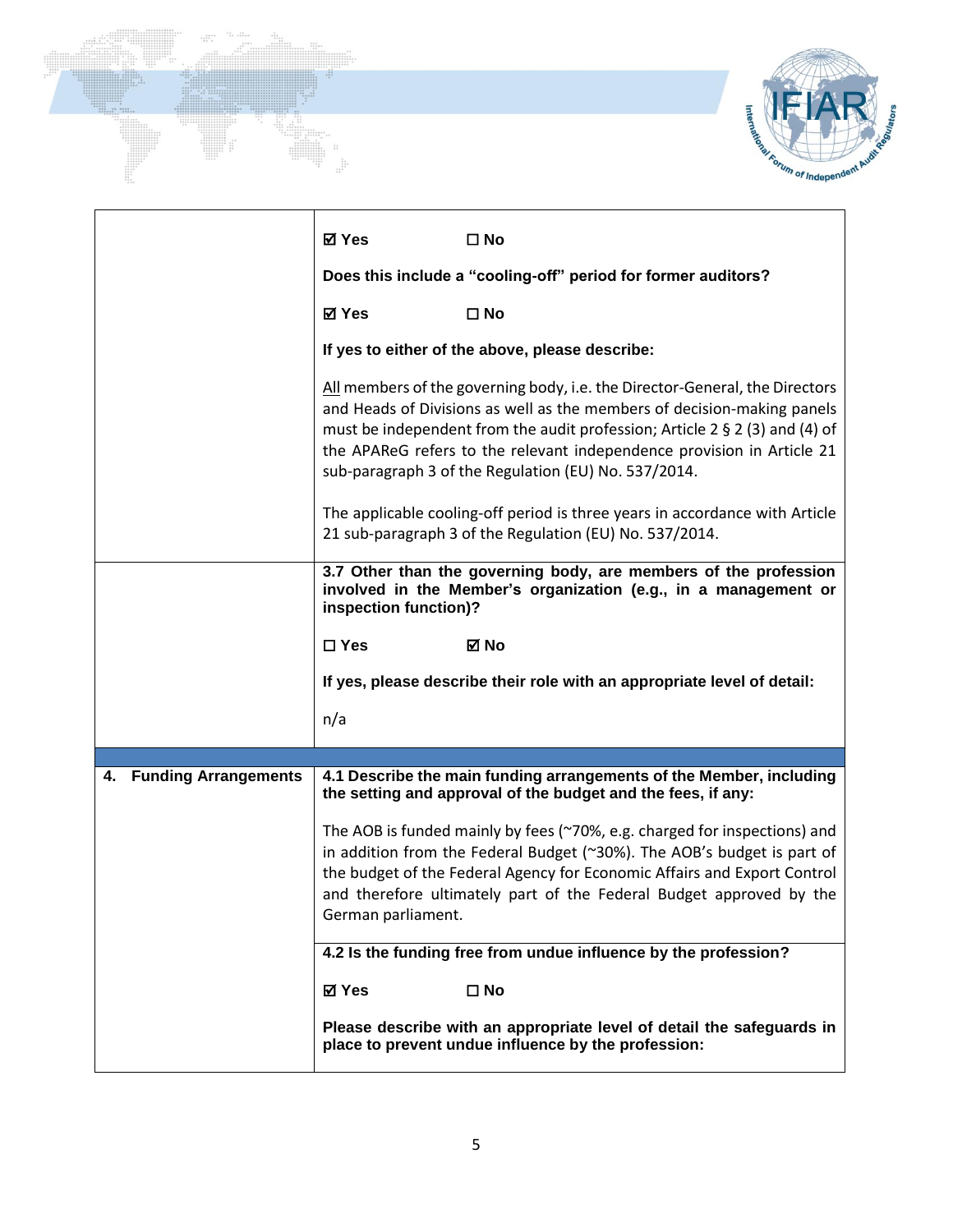



|                                         | The profession has no role in determining the fee level or the budget. The<br>fees are set out in the Schedule of Fees ("Gebuehrenordnung") adopted<br>by the Federal Ministry for Economic Affairs and Energy.                                                                                                                                                                                                                                                                                                                                                                                            |
|-----------------------------------------|------------------------------------------------------------------------------------------------------------------------------------------------------------------------------------------------------------------------------------------------------------------------------------------------------------------------------------------------------------------------------------------------------------------------------------------------------------------------------------------------------------------------------------------------------------------------------------------------------------|
|                                         |                                                                                                                                                                                                                                                                                                                                                                                                                                                                                                                                                                                                            |
| <b>Inspection System</b><br>5.          | 5.1 Does the Member have the responsibility for recurring inspections<br>of audit firms undertaking audits of public interest entities (PIEs)?<br><b>⊠</b> Yes<br>$\square$ No                                                                                                                                                                                                                                                                                                                                                                                                                             |
|                                         | 5.2 Is this responsibility undertaken directly or through oversight of<br>inspection conducted by another organization?                                                                                                                                                                                                                                                                                                                                                                                                                                                                                    |
|                                         | <b>☑</b> Directly<br>□ Through Oversight                                                                                                                                                                                                                                                                                                                                                                                                                                                                                                                                                                   |
|                                         | If through oversight of another organization, please describe with an<br>appropriate level of detail the other organization, its relation to the<br>Member, its role, and the arrangements for oversight:                                                                                                                                                                                                                                                                                                                                                                                                  |
|                                         | n/a                                                                                                                                                                                                                                                                                                                                                                                                                                                                                                                                                                                                        |
|                                         | 5.3 Please describe<br>with an appropriate level of detail the<br>requirements and practices regarding the frequency of inspections:                                                                                                                                                                                                                                                                                                                                                                                                                                                                       |
|                                         | The frequency of inspections is in accordance with Article 26 (2) sub-<br>paragraph 2 (a) and (b) of the Regulation (EU) No. 537/2014. According to<br>the AOB's Rules of Procedure ("Verfahrensordnung"), the cycle will be<br>determined by the number of audit engagements. Audit firms who<br>perform a certain number of audits (currently more than 25 PIE) will be<br>subject to annual inspections. Those audit firms with fewer audit<br>engagements are subject to inspections every three years or six years.<br>However, inspections can take place on an ad-hoc basis if deemed<br>necessary. |
|                                         |                                                                                                                                                                                                                                                                                                                                                                                                                                                                                                                                                                                                            |
| 6. Audit and Financial<br><b>Market</b> | 6.1 Provide the number of audit firms subject to inspections. Include<br>an indication of the number of public interest audits (PIEs) and other<br>audits that fall under the Member's oversight or mandate.<br>Number of audit firms subject to inspections: 63<br>٠<br>Number of PIEs: 1,173 (PIE: listed entities, non-listed banks and<br>٠<br>insurance companies)<br>6.2 What are the sizes and market shares of each of the largest audit<br>firms in the Member's jurisdiction?                                                                                                                    |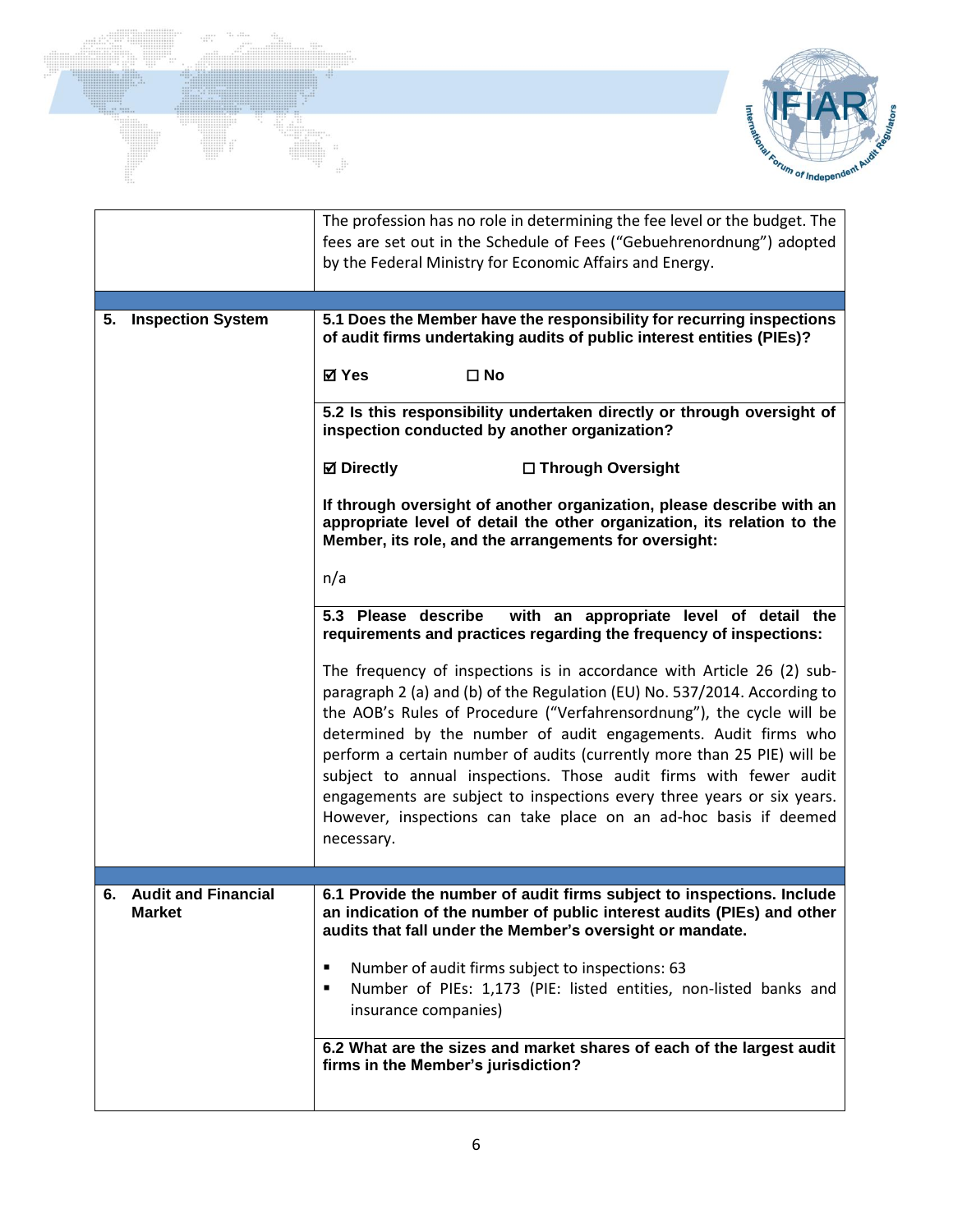

|                                               |                                                          | 1. PwC: 1628 Mio. Euro<br>2. E&Y: 1499 Mio. Euro<br>3. KPMG: 1432 Mio. Euro<br>4. Deloitte: 541 Mio. Euro<br>5. BDO: 183 Mio. Euro                                                                                                                                                                                                                                                                                                                                             |
|-----------------------------------------------|----------------------------------------------------------|--------------------------------------------------------------------------------------------------------------------------------------------------------------------------------------------------------------------------------------------------------------------------------------------------------------------------------------------------------------------------------------------------------------------------------------------------------------------------------|
|                                               |                                                          |                                                                                                                                                                                                                                                                                                                                                                                                                                                                                |
| <b>Main Other</b><br>7.<br>of Audit Oversight | <b>Responsibilities of the</b><br>Member within the area | 7.1 Please indicate whether the Member has responsibility for tasks<br>other than Inspections within the area of Audit Oversight:<br><b>Ø Registration/Licensing</b><br>☑ Audit and/or Ethics Standard Setting (in parts)<br>☑ Permanent Education of Auditors<br><b>☑ Enforcement</b><br>☑ Other: External quality assurance by means of Monitored Peer Review                                                                                                                |
|                                               |                                                          | 7.2 If the Member has the responsibility for Registration/Licensing,<br>please indicate whether this responsibility is undertaken directly or<br>through oversight of Registration/Licensing conducted by another<br>organization?                                                                                                                                                                                                                                             |
|                                               |                                                          | $\square$ Directly<br><b>Ø Through Oversight</b>                                                                                                                                                                                                                                                                                                                                                                                                                               |
|                                               |                                                          | If directly, please describe the responsibility with an appropriate level<br>of detail. If through oversight, please indicate the name of the other<br>organization and its composition (i.e. whether practitioners from the<br>audit profession $4$ are involved in decision-making). Also give a<br>description of the powers of the other organization and procedure<br>applied, as well as the role of the Member in these procedures.                                     |
|                                               |                                                          | The organization directly responsible for registration/licensing of auditors<br>is the Chamber of Public Accountants in Germany (WPK). Every<br>auditor/audit firm in Germany is a mandatory member of the WPK. As it is<br>a professional body, members of the profession are involved in the<br>governance and the decision making processes.                                                                                                                                |
|                                               |                                                          | In terms of how this oversight is put into practice: The AOB oversees this<br>process (and all other oversight processes regarding the WPK, for that<br>matter) in its capacity as technical supervisor through active participation<br>in the meetings of the related decision making bodies within the WPK. In<br>addition, the AOB has the right to request any information or look at any<br>file it desires. If the AOB does not agree with the decision taken by the WPK |

Forum of Independent

 $4$  For the purpose of this Member Profile, the audit profession does not include an individual who is a CPA, Chartered Accountant, or holder of another equivalent qualification, as long as this individual is not employed by or affiliated to a registered audit firm, nor employed by or affiliated to of a professional accountancy body, nor employed by or affiliated to bodies or entities associated with the audit profession.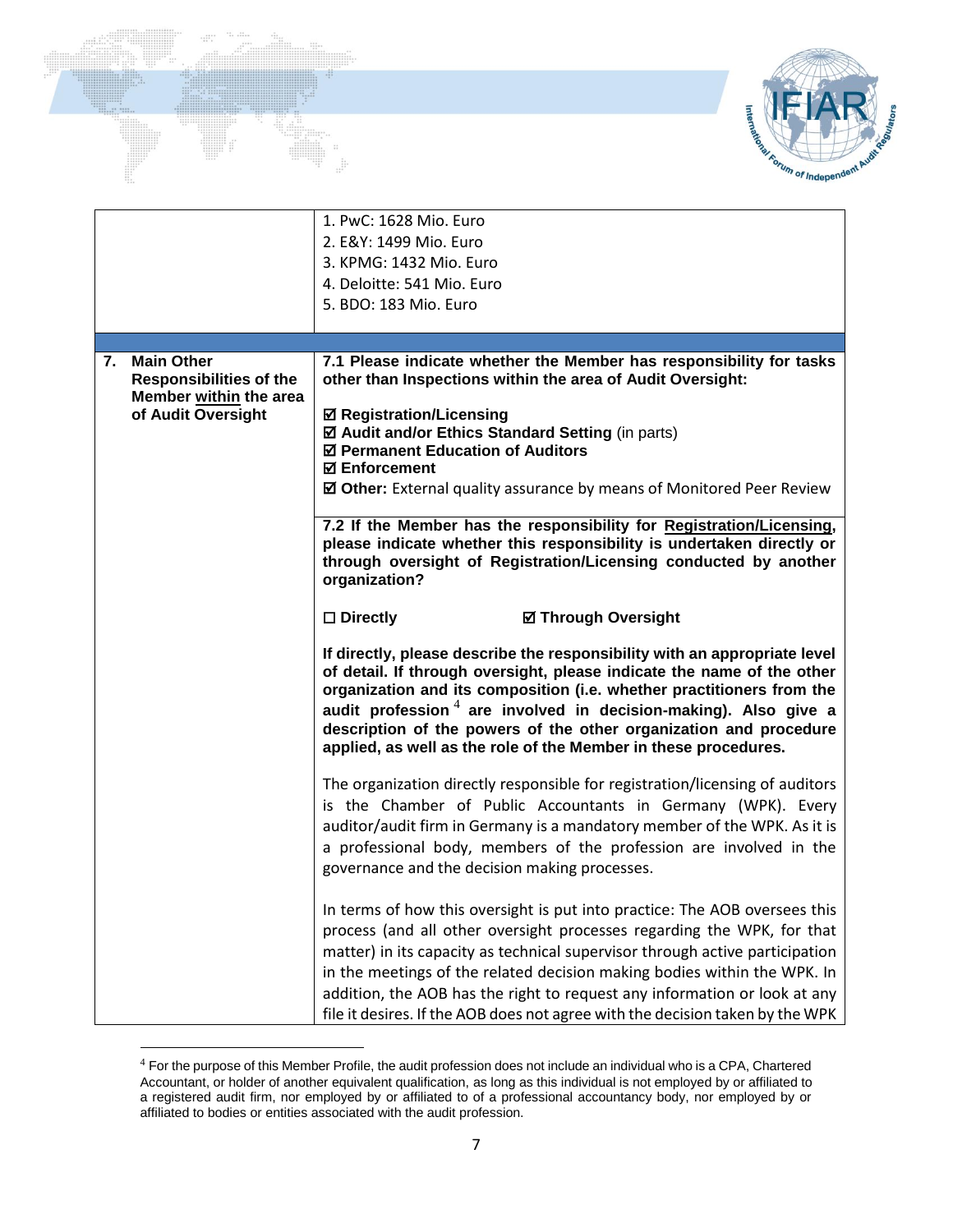



| in any particular case, it can refer the case back to the WPK, stating its<br>reasons for doing so, and ask for a reconsideration. If the WPK upholds its<br>original decision, the AOB can repeal the decision, instruct the WPK<br>accordingly or take the necessary decision itself (=execution by<br>substitution). Only in cases where the WPK beliefs the decision to be<br>contra legem, it can involve the Ministry for Economic Affairs and Energy<br>which is the legal supervisor of both AOB and WPK.                                                |
|------------------------------------------------------------------------------------------------------------------------------------------------------------------------------------------------------------------------------------------------------------------------------------------------------------------------------------------------------------------------------------------------------------------------------------------------------------------------------------------------------------------------------------------------------------------|
| 7.3 If the Member has the responsibility for Audit and/or Ethics<br>Standard Setting, please indicate whether this responsibility is<br>undertaken directly or through oversight of Audit and/or Ethics<br><b>Standard Setting conducted by another organization?</b>                                                                                                                                                                                                                                                                                            |
| $\square$ Directly<br>☑ Through Oversight (in parts)                                                                                                                                                                                                                                                                                                                                                                                                                                                                                                             |
| If directly, please describe the responsibility with an appropriate level<br>of detail. If through oversight, please indicate the name of the other<br>organization and its composition (i.e. whether practitioners from the<br>audit profession $5$ are involved in decision-making). Also give a<br>description of the powers of the other organization and procedures<br>applied, as well as the role of the Member in these procedures.                                                                                                                      |
| The AOB itself has no active role in the setting of Audit and/or Ethics<br>standards, except for being involved in the adoption of standards<br>regarding professional ethical duties which are set out in the WPK's by-<br>laws (to the extent that such duties are not already legally codified). These<br>by-laws do, however, contain some ethic standards dealing with aspects of<br>quality control. Any such as by-laws issued by the WPK must be presented<br>to the AOB for comment before adoption by the Ministry for Economic<br>Affairs and Energy. |
| 7.4 If the Member has the responsibility for Permanent Education of<br>Auditors, please indicate whether this responsibility is undertaken<br>directly or through oversight of Permanent Education of Auditors<br>conducted by another organization?                                                                                                                                                                                                                                                                                                             |
| $\square$ Directly<br><b>Ø Through Oversight</b>                                                                                                                                                                                                                                                                                                                                                                                                                                                                                                                 |
| If directly, please describe the responsibility with an appropriate level<br>of detail. If through oversight, please indicate the name of the other<br>organization and its composition (i.e. whether practitioners from the<br>audit profession <sup>6</sup> are involved in decision-making). Also give a                                                                                                                                                                                                                                                      |

<sup>5</sup> Ibid.

 $^6$  For the purpose of this Member Profile, the audit profession does not include an individual who is a CPA, Chartered Accountant, or holder of another equivalent qualification, as long as this individual is not employed by or affiliated to